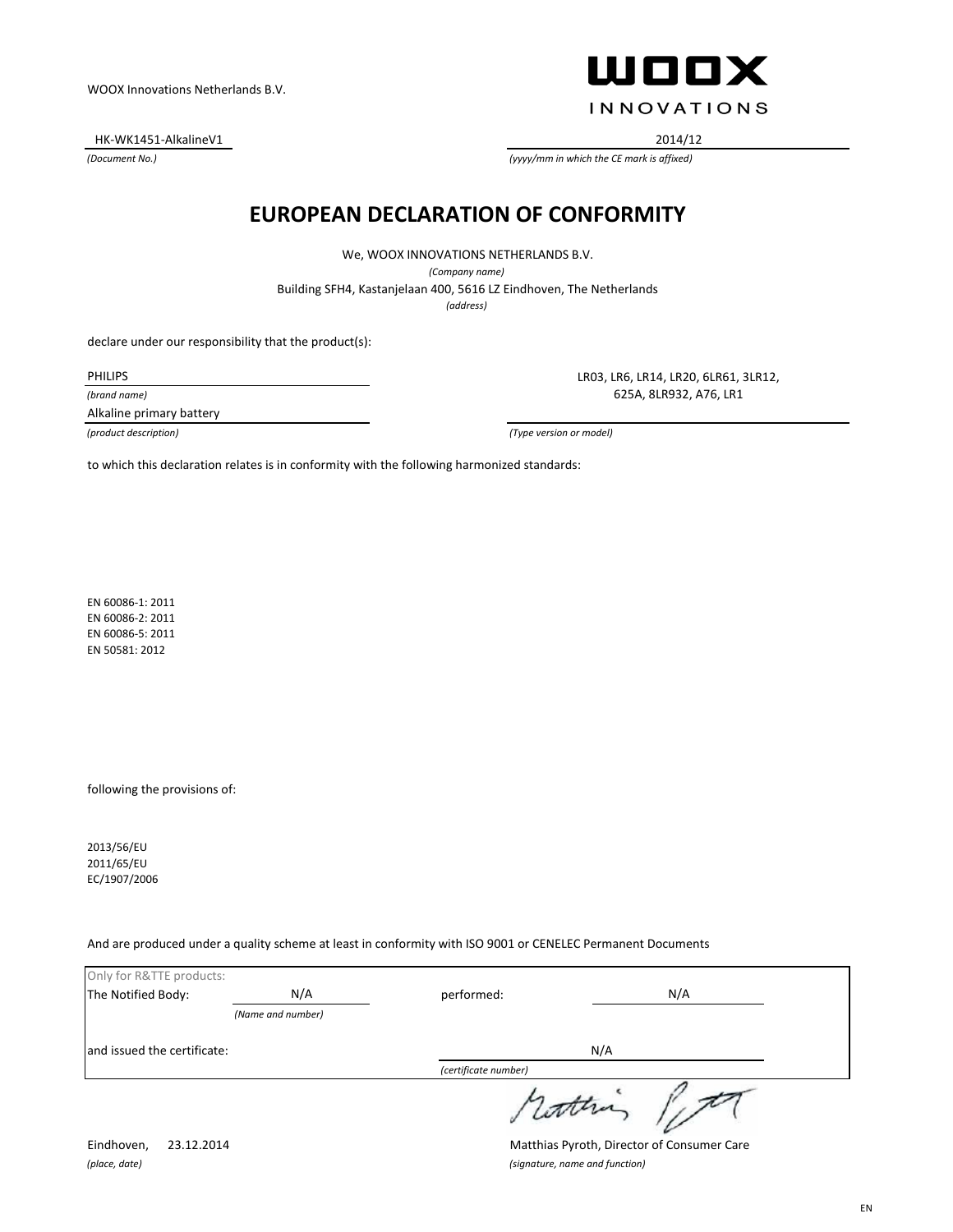HK-WK1451-AlkalineV1 2014/12

*(Document No. / Numéro du document)*



*(yyyy/mm in which the CE mark is affixed / aaaa/mm au cours de laquelle le marquage CE a été apposé)*

# **EUROPEAN DECLARATION OF CONFORMITY**

(DECLARATION DE CONFORMITE CE) *(address / adresse)* Building SFH4, Kastanjelaan 400, 5616 LZ Eindhoven, The Netherlands We, WOOX INNOVATIONS NETHERLANDS B.V. *(Company name / Nom de l'entreprise)*

declare under our responsibility that the product(s):

(déclarons sous notre propre responsabilité que le(s) produit(s))

PHILIPS

*(brand name, nom de la marque)*

Alkaline primary battery

*(product description, description du produit) (Type version or model, référence ou modèle)*

LR03, LR6, LR14, LR20, 6LR61, 3LR12, 625A, 8LR932, A76, LR1

(auquel cette déclaration se rapporte, est conforme aux normes harmonisées suivantes) to which this declaration relates is in conformity with the following harmonized standards:

EN 60086-1: 2011 EN 60086-2: 2011 EN 60086-5: 2011 EN 50581: 2012

following the provisions of: (conformément aux exigences essentielles et autres dispositions pertinentes de:)

2013/56/EU 2011/65/EU EC/1907/2006

And are produced under a quality scheme at least in conformity with ISO 9001 or CENELEC Permanent Documents (Et sont fabriqués conformément à une qualité au moins conforme à la norme ISO 9001 ou aux Documents Permanents CENELEC)

| Only for R&TTE products:<br>The Notified Body: | N/A                              | performed:   | N/A                                         |
|------------------------------------------------|----------------------------------|--------------|---------------------------------------------|
| (L'Organisme Notifié)                          | (Name and number/ nom et numéro) | (a effectué) |                                             |
| land issued the certificate:                   |                                  |              | N/A                                         |
| (et a délivré le certificat)                   |                                  |              | (certificate number / numéro du certificat) |
|                                                |                                  |              |                                             |

Eindhoven, 23.12.2014 Matthias Pyroth, Director of Consumer Care *(place,date / lieu, date) (signature, name and function / signature, nom et fonction)*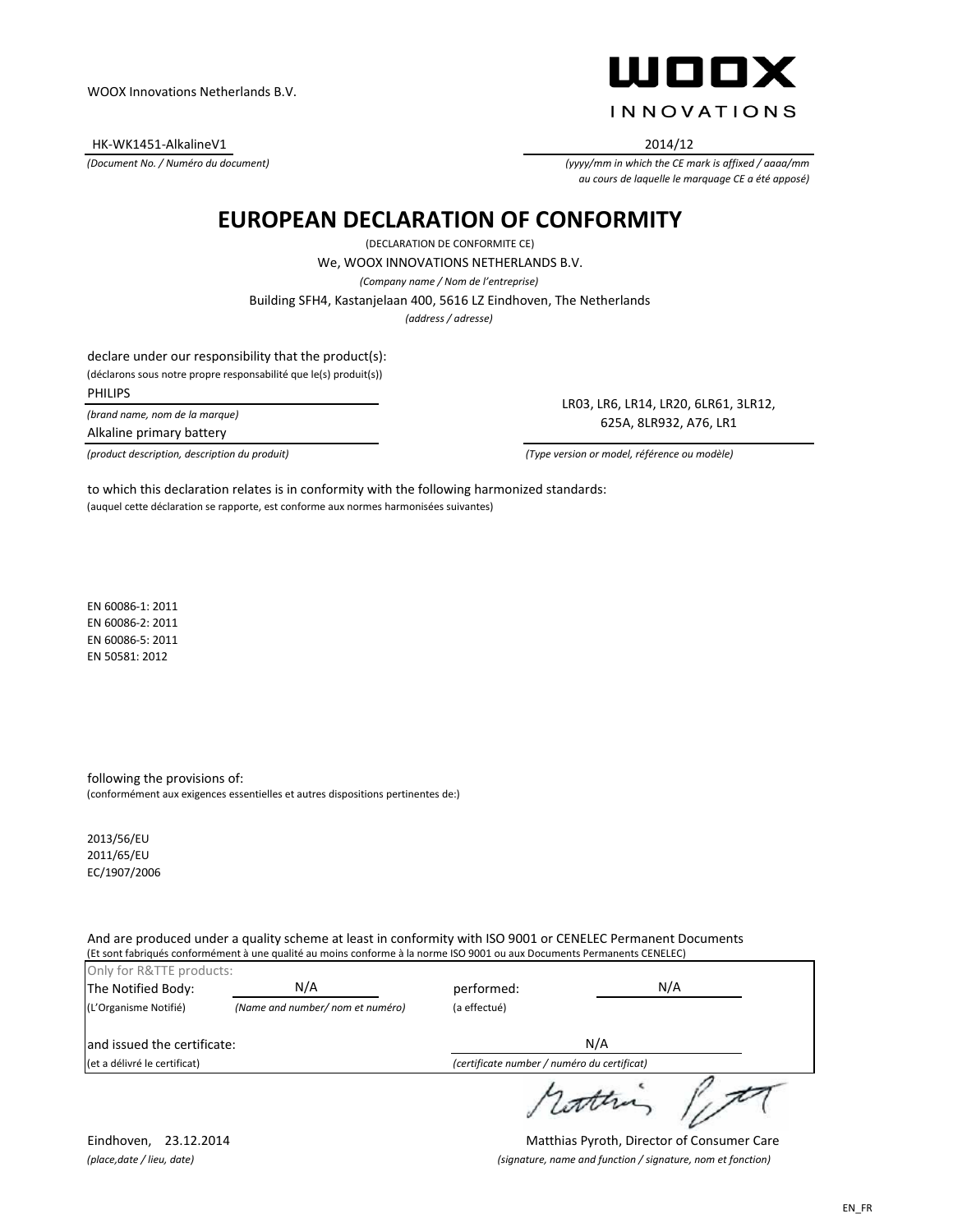HK-WK1451-AlkalineV1 2014/12



*(Bericht Nr.) (JJJJ/MM der CE Zeichnerteilung)*

# **EG - Konformitätserklärung**

*(Anschrift)* Building SFH4, Kastanjelaan 400, 5616 LZ Eindhoven, The Netherlands Wir, WOOX INNOVATIONS NETHERLANDS B.V. *(Firmenname)*

erklären als Verantwortliche, dass folgende(s) elektronische(s) Produkt(e):

PHILIPS

*(Markenname)*

Alkaline primary battery

LR03, LR6, LR14, LR20, 6LR61, 3LR12, 625A, 8LR932, A76, LR1

*(Produktbezeichnung) (Typenbezeichnung oder Modell)*

auf die sich diese Konformitätserklärung bezieht, allen nachstehenden harmonisierten Normen entspricht:

EN 60086-1: 2011 EN 60086-2: 2011 EN 60086-5: 2011 EN 50581: 2012

entsprechend der Bestimmungen der:

2013/56/EU 2011/65/EU EC/1907/2006

und die gemäß eines Qualitätsystems produziert werden, dass mindestens der ISO 9001 oder CENELEC Permanent Documents entspricht

| Only for R&TTE products:    |                       |                    |         |
|-----------------------------|-----------------------|--------------------|---------|
| Die benannte Stelle:        | N/A                   | ausgeführt:        | N/A     |
|                             | (Name und Kennnummer) |                    |         |
| und stellen das Zertifikat: |                       |                    | N/A     |
|                             |                       | (Zertifikatnummer) |         |
|                             |                       |                    | 1 comma |

Eindhoven, 23.12.2014 Matthias Pyroth, Director of Consumer Care *(Ort, Datum) (Unterschrift, Name und Funktion des Unterzeichners)*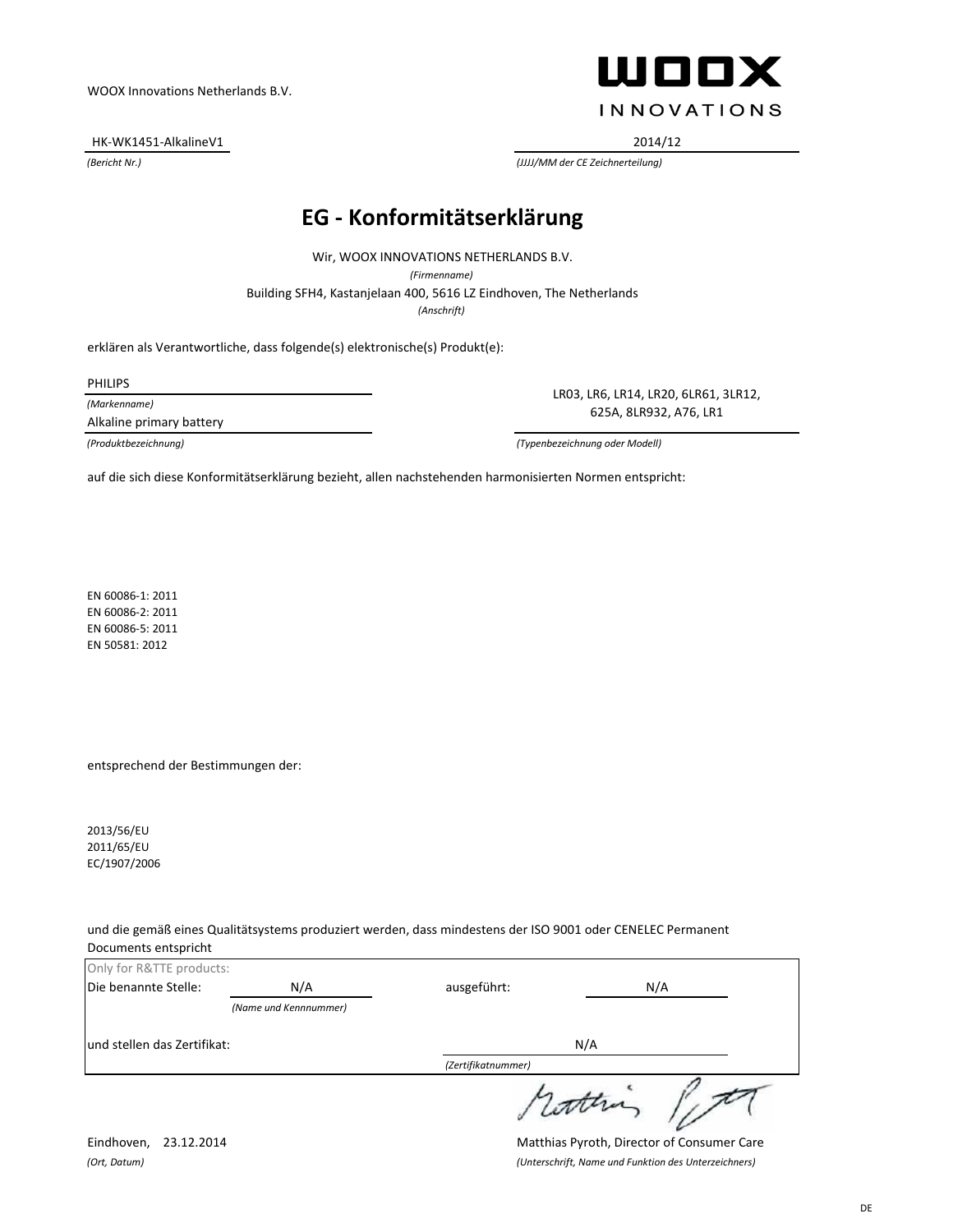HK-WK1451-AlkalineV1 2014/12



*(Documentnummer) (Jaar, maand waarin de CE markering is uitgegeven)*

# **Europese Conformiteitsverklaring**

Building SFH4, Kastanjelaan 400, 5616 LZ Eindhoven, The Netherlands Wij, WOOX INNOVATIONS NETHERLANDS B.V. *(Bedrijfsnaam) (adres)*

verklaren dat onder onze verantwoordelijkheid de product(en):

PHILIPS

*(merknaam)*

Alkaline primary battery

LR03, LR6, LR14, LR20, 6LR61, 3LR12, 625A, 8LR932, A76, LR1

*(productbeschrijving) (typenummer of model)*

waar deze verklaring betrekking op heeft voldoen aan de volgende geharmoniseerde standaarden:

EN 60086-1: 2011 EN 60086-2: 2011 EN 60086-5: 2011 EN 50581: 2012

volgens de voorwaarden van:

2013/56/EU 2011/65/EU EC/1907/2006

En worden geproduceerd volgens een kwaliteitsprogramma wat minimaal overeenkomt met ISO9001 of de CENELEC permanente documenten

| Only for R&TTE products:             |                          |                              |     |
|--------------------------------------|--------------------------|------------------------------|-----|
| Notified Body:                       | N/A<br>heeft uitgevoerd: |                              | N/A |
|                                      | (Naam en nummer)         |                              |     |
| en heeft een certificaat uitgegeven: |                          | N/A                          |     |
|                                      |                          | (nummer van het certificaat) |     |
|                                      |                          |                              |     |

Eindhoven, 23.12.2014 Matthias Pyroth, Director of Consumer Care *(plaats, datum) (handtekening, naam en functie)*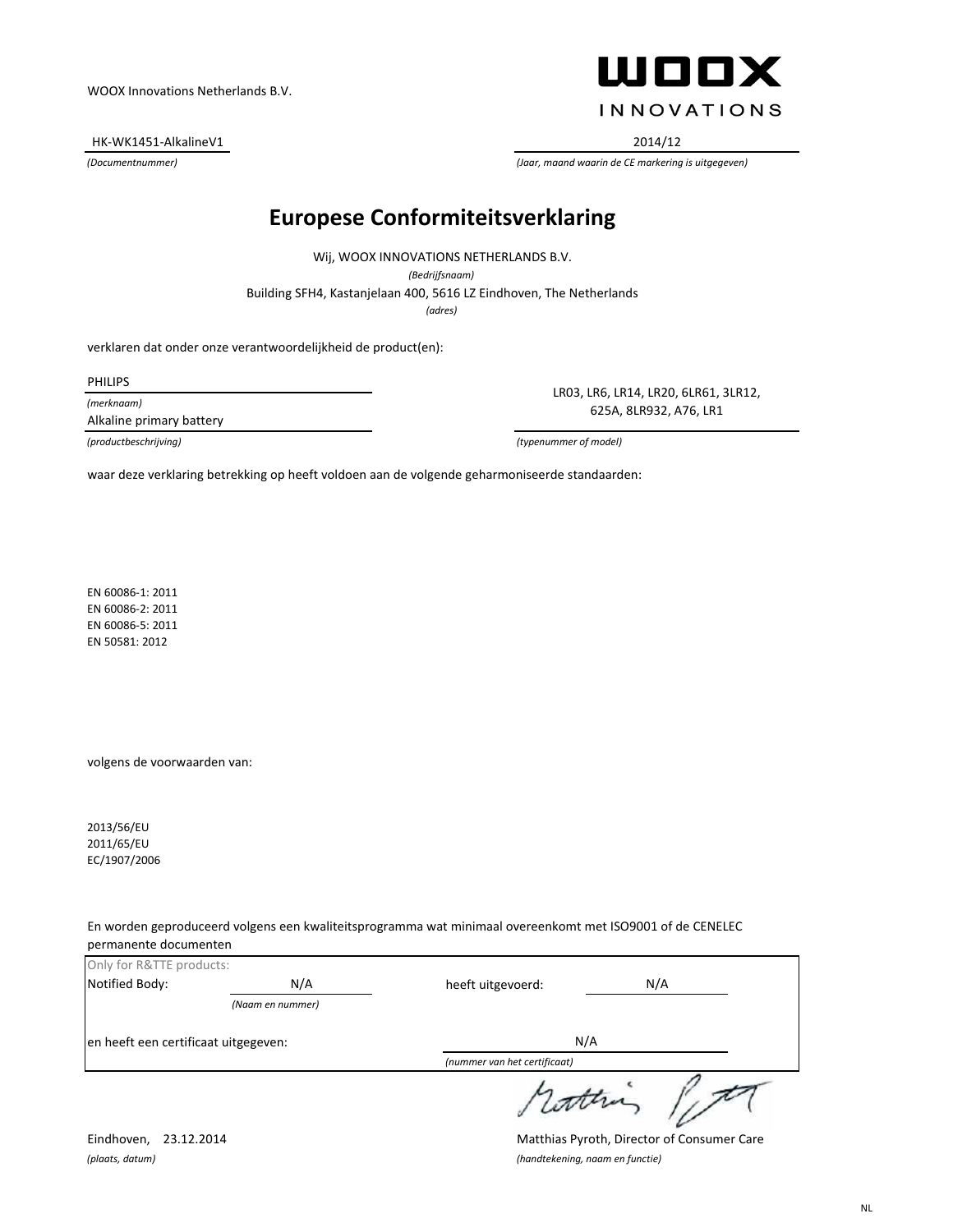HK-WK1451-AlkalineV1 2014/12



*(Dokument nummer) (Årstal for påhæftning af CE-mærkning)*

#### **CE deklarationserklæring**

*(adresse)* Building SFH4, Kastanjelaan 400, 5616 LZ Eindhoven, The Netherlands Vi, WOOX INNOVATIONS NETHERLANDS B.V. *(virksomhedens navn)*

erklærer i henhold til vores ansvar, at de(t) elektriske produkt(er):

PHILIPS

*(navn på varermærke)* Alkaline primary battery

*(produktbeskrivelse) (type eller model)*

LR03, LR6, LR14, LR20, 6LR61, 3LR12, 625A, 8LR932, A76, LR1

denne erklæring relaterer sig til er i overenstemmelse med de harmoniserede standarder:

EN 60086-1: 2011 EN 60086-2: 2011 EN 60086-5: 2011 EN 50581: 2012

opfylder krav og forskrifter af:

2013/56/EU 2011/65/EU EC/1907/2006

Og er produceret i en kvalitet, der, som minimum, opfylder kravene i ISO 9001-standarden eller CENELEC´s permanente dokumenter

| Only for R&TTE products: |                  |                     |     |
|--------------------------|------------------|---------------------|-----|
| udstedt af:              | N/A              | har gennemført:     | N/A |
|                          | (Navn og nummer) |                     |     |
| og udstedt certifikatet: |                  | N/A                 |     |
|                          |                  | (certifikat nummer) |     |
|                          |                  | sutting             |     |

*(sted, dato) (Signatur, navn og titel)*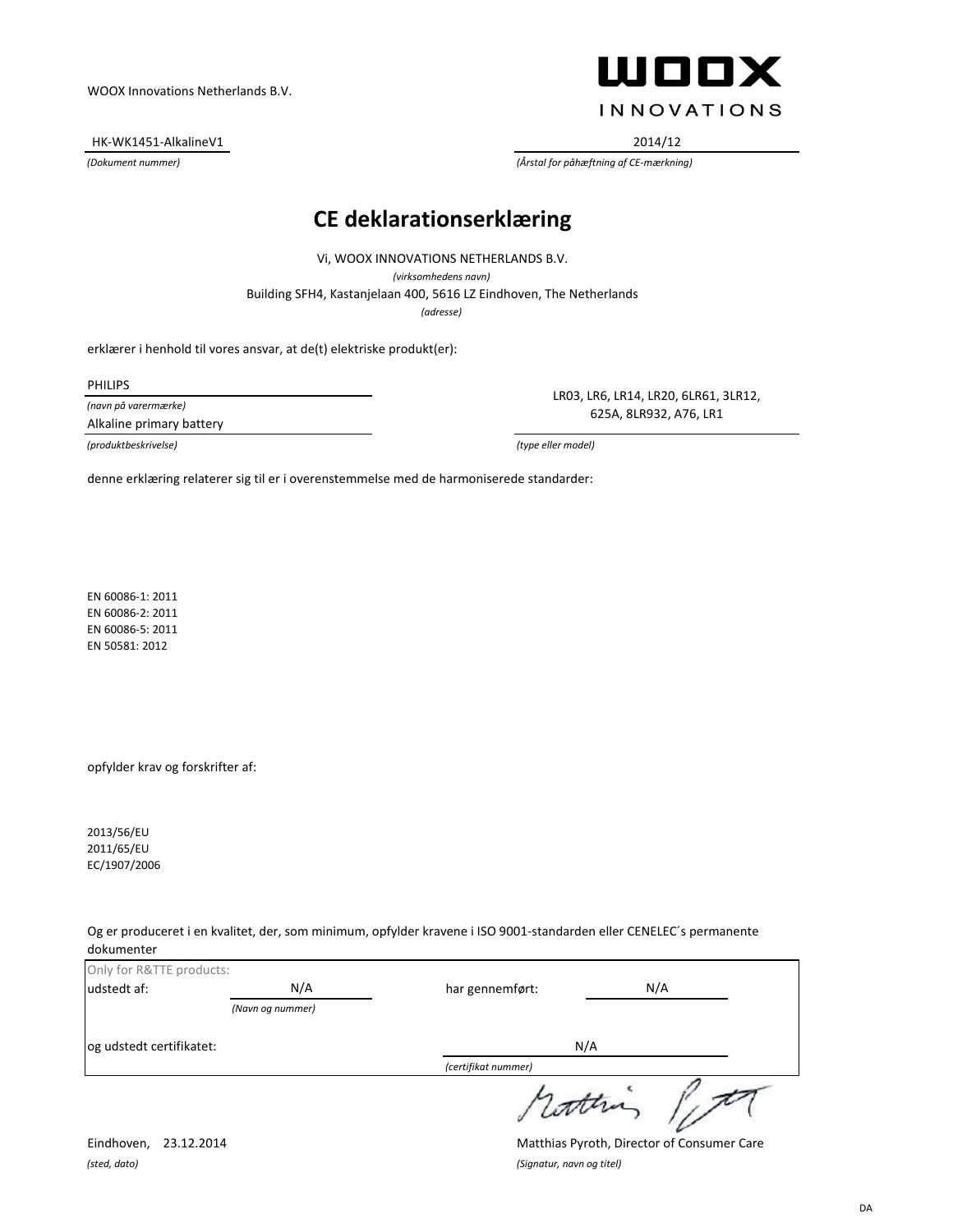HK-WK1451-AlkalineV1 2014/12

**WOOX INNOVATIONS** 

*(Raportti nr.) (CE merkinnän myöntämisvuosi)*

#### **Vaatimustenmukaisuusvakuutus**

Me, WOOX INNOVATIONS NETHERLANDS B.V.

*(Nimi)*

Building SFH4, Kastanjelaan 400, 5616 LZ Eindhoven, The Netherlands

*(Osoite)*

Ilmoitus seuraavista vastuullamme olevista sähkötuotteista:

PHILIPS

*(Brändinimi)*

Alkaline primary battery

LR03, LR6, LR14, LR20, 6LR61, 3LR12, 625A, 8LR932, A76, LR1

*(Tuotekuvaus) (Tyypi, versio tai malli)*

Tämä vakuutus on yhdenmukainen seuraavien harmonisointistandardien kanssa:

EN 60086-1: 2011 EN 60086-2: 2011 EN 60086-5: 2011 EN 50581: 2012

Seuraavien määräysten mukaisesti:

2013/56/EU 2011/65/EU EC/1907/2006

Ja on tuotettu seuraavien laatujärjestelmien mukaisesti : ISO 9001 ja CENELEC asiakirjat

| Only for R&TTE products: |                  |                        |     |
|--------------------------|------------------|------------------------|-----|
| Ilmoitettu laitos:       | N/A              | suoritetaan:           | N/A |
|                          | (Nimi ja numero) |                        |     |
| Todistuksen antaja:      |                  | N/A                    |     |
|                          |                  | (Sertifikaatin numero) |     |
|                          |                  | sconna                 |     |

Eindhoven, 23.12.2014 Matthias Pyroth, Director of Consumer Care *(paikka, päiväys) (Allekirjoitus, nimi ja asema)*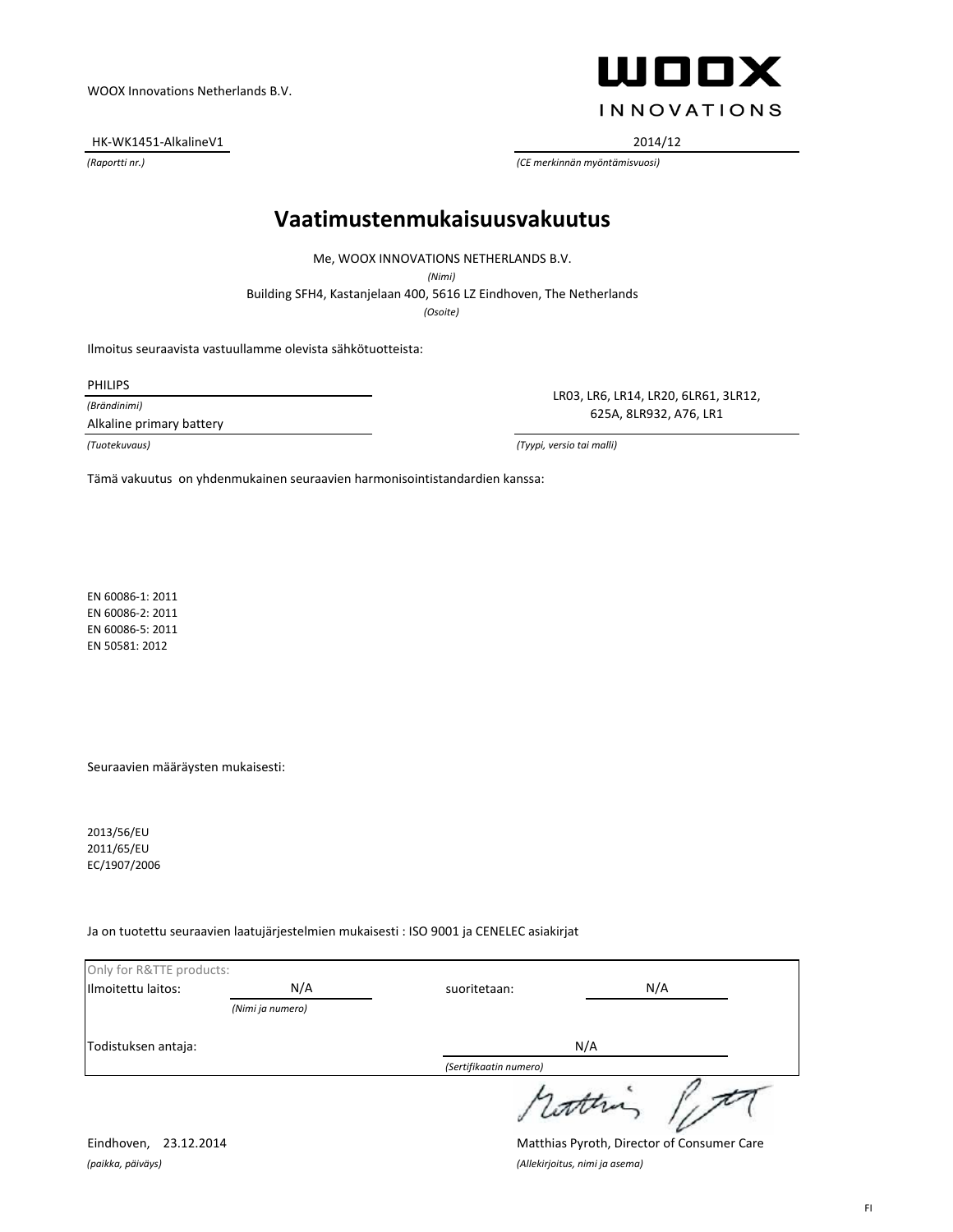HK-WK1451-AlkalineV1 2014/12

ШООХ **INNOVATIONS** 

*(Número de Documento) (año/mes en que se colocó el marcado CE)*

# **DECLARACIÓN DE CONFORMIDAD EUROPEA**

*(dirección)* Building SFH4, Kastanjelaan 400, 5616 LZ Eindhoven, The Netherlands Nosotros, WOOX INNOVATIONS NETHERLANDS B.V. *(Nombre de la Empresa)*

Declaramos bajo nuestra responsabilidad que el/los producto(s):

PHILIPS

*(nombre de la marca)* Alkaline primary battery

LR03, LR6, LR14, LR20, 6LR61, 3LR12, 625A, 8LR932, A76, LR1

*(descripción del producto) (Referencia o modelo)*

Al/a los que esta declaración hace(n) referencia es/son conforme(s) con los siguientes estándares armonizados:

EN 60086-1: 2011 EN 60086-2: 2011 EN 60086-5: 2011 EN 50581: 2012

siguiendo las disposiciones pertinentes de:

2013/56/EU 2011/65/EU EC/1907/2006

Y se fabrican conforme a una calidad como mínimo conforme a la norma ISO 9001 o a los Documentos Permanentes CENELEC

| Only for R&TTE products:      |                   |                         |     |
|-------------------------------|-------------------|-------------------------|-----|
| El organismo notificado:      | N/A               | hecho en:               | N/A |
|                               | (Nombre y número) |                         |     |
| y ha expedido el certificado: |                   | N/A                     |     |
|                               |                   | (número de certificado) |     |
|                               |                   |                         |     |

*(lugar, fecha) (firma, nombre y cargo)*

Eindhoven, 23.12.2014 Matthias Pyroth, Director of Consumer Care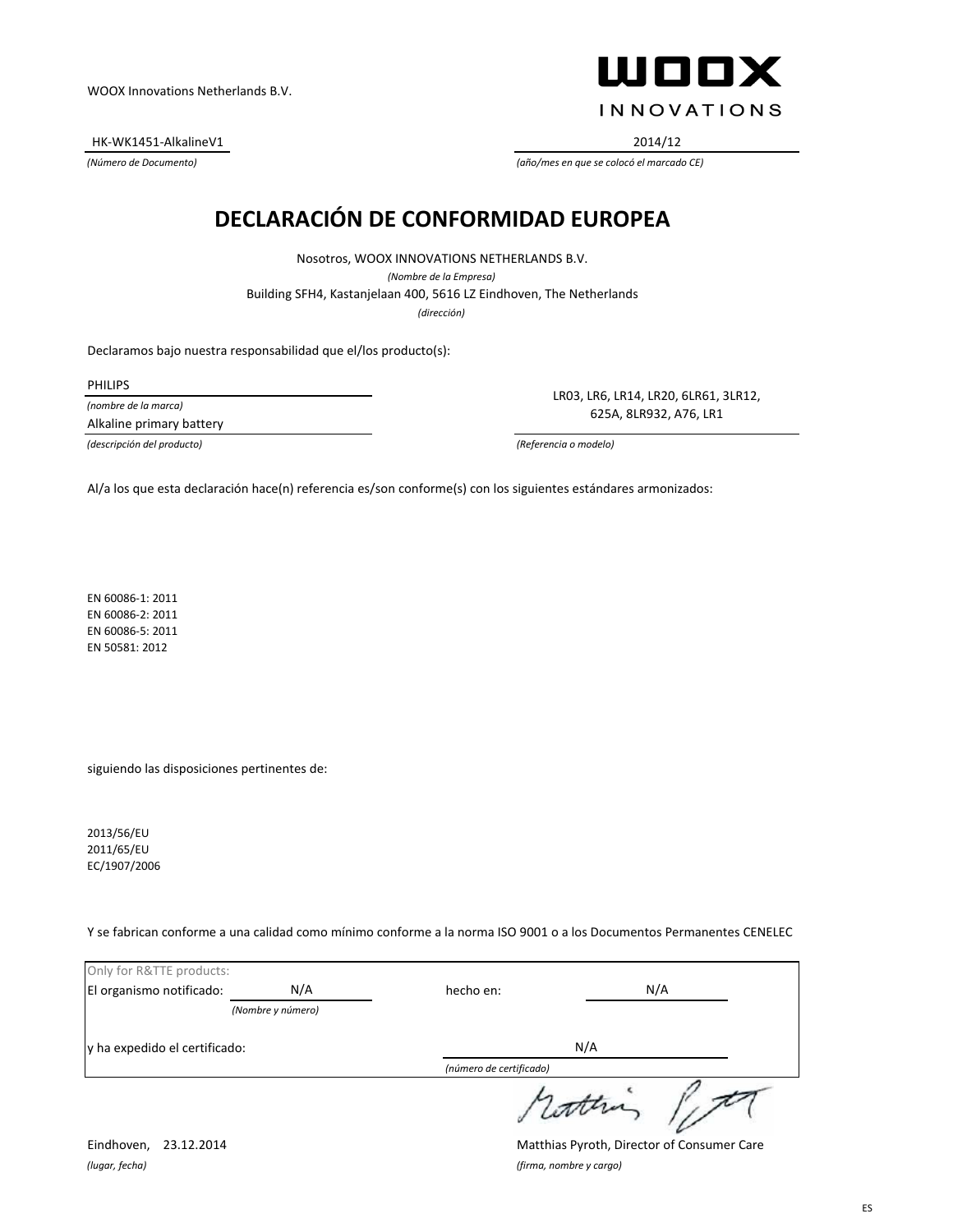HK-WK1451-AlkalineV1 2014/12

ШООХ **INNOVATIONS** 

*(Número do Documento) (durante a qual a marcação CE foi fixada)*

#### **DECLARAÇAO DE CONFORMIDADE CE**

Nós, WOOX INNOVATIONS NETHERLANDS B.V. *(Nome da empresa)* Building SFH4, Kastanjelaan 400, 5616 LZ Eindhoven, The Netherlands *(morada)*

Declaramos sob a nossa responsabilidade que o(s) produto(s):

PHILIPS

*(nome da marca)*

Alkaline primary battery

LR03, LR6, LR14, LR20, 6LR61, 3LR12, 625A, 8LR932, A76, LR1

*(descrição do produto) (referéncia ou modelo)*

A(os) quais diz respeito esta declaração é/são conforme(s) com os seguintes standards harmonisados:

EN 60086-1: 2011 EN 60086-2: 2011 EN 60086-5: 2011 EN 50581: 2012

Conforme as exigencias essenciais e outras disposições pertinentes de:

2013/56/EU 2011/65/EU EC/1907/2006

E são fabricadas sob critérios de qualidade no mínimo conformes com a norma ISO 9001 ou documentos Permanentes CENELEC

| Only for R&TTE products: |                 |                         |     |
|--------------------------|-----------------|-------------------------|-----|
| Organismo Notificado:    | N/A             | efectuado por:          | N/A |
|                          | (Nome e número) |                         |     |
| emitiu o certificado:    |                 | N/A                     |     |
|                          |                 | (numero do certificado) |     |
|                          |                 |                         |     |

*(local, data) (assinatura, nome e função)*

Eindhoven, 23.12.2014 Matthias Pyroth, Director of Consumer Care

 $\overline{\nu}$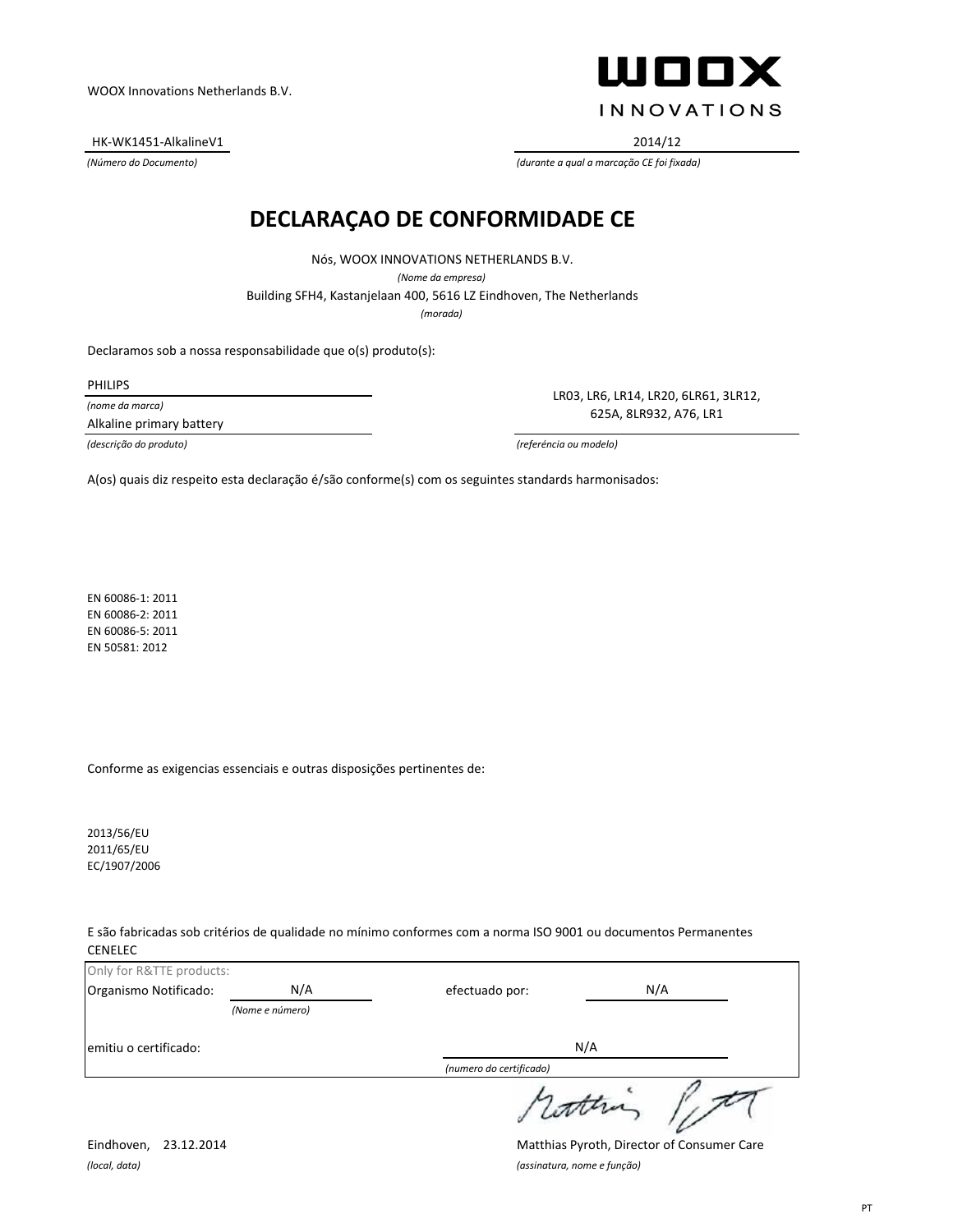HK-WK1451-AlkalineV1 2014/12

**WOOX INNOVATIONS** 

*(Numero di documento) (in cui è apposto il marchio CE)*

#### **DICHIARAZIONE DI CONFORMITA' CE**

*(indirizzo)* Building SFH4, Kastanjelaan 400, 5616 LZ Eindhoven, The Netherlands la sottoscritta WOOX INNOVATIONS NETHERLANDS B.V. *(Nome della società)*

dichiariamo sotto la nostra responsabilità che il(i) prodotto (i):

PHILIPS

*(marchio)*

Alkaline primary battery

LR03, LR6, LR14, LR20, 6LR61, 3LR12, 625A, 8LR932, A76, LR1

*(descrizione del prodotto) (referenza o modello)*

al quale questa dichiarazione si riferisce è conforme alle seguenti norme armonizzate:

EN 60086-1: 2011 EN 60086-2: 2011 EN 60086-5: 2011 EN 50581: 2012

a seguito delle disposizioni del:

2013/56/EU 2011/65/EU EC/1907/2006

e i processi produttivi seguono un sistema qualità conforme almeno alla norma ISO9001 o agli standard CENELEC

| Only for R&TTE products:     |                 |                         |     |
|------------------------------|-----------------|-------------------------|-----|
| L'Organismo Notificato:      | N/A             | ha eseguito:            | N/A |
|                              | (nome e numero) |                         |     |
| e rilasciato il certificato: |                 | N/A                     |     |
|                              |                 | (numero di certificato) |     |
|                              |                 | surin                   |     |

*(luogo, data) (firma , nome e funzione)*

Eindhoven, 23.12.2014 Matthias Pyroth, Director of Consumer Care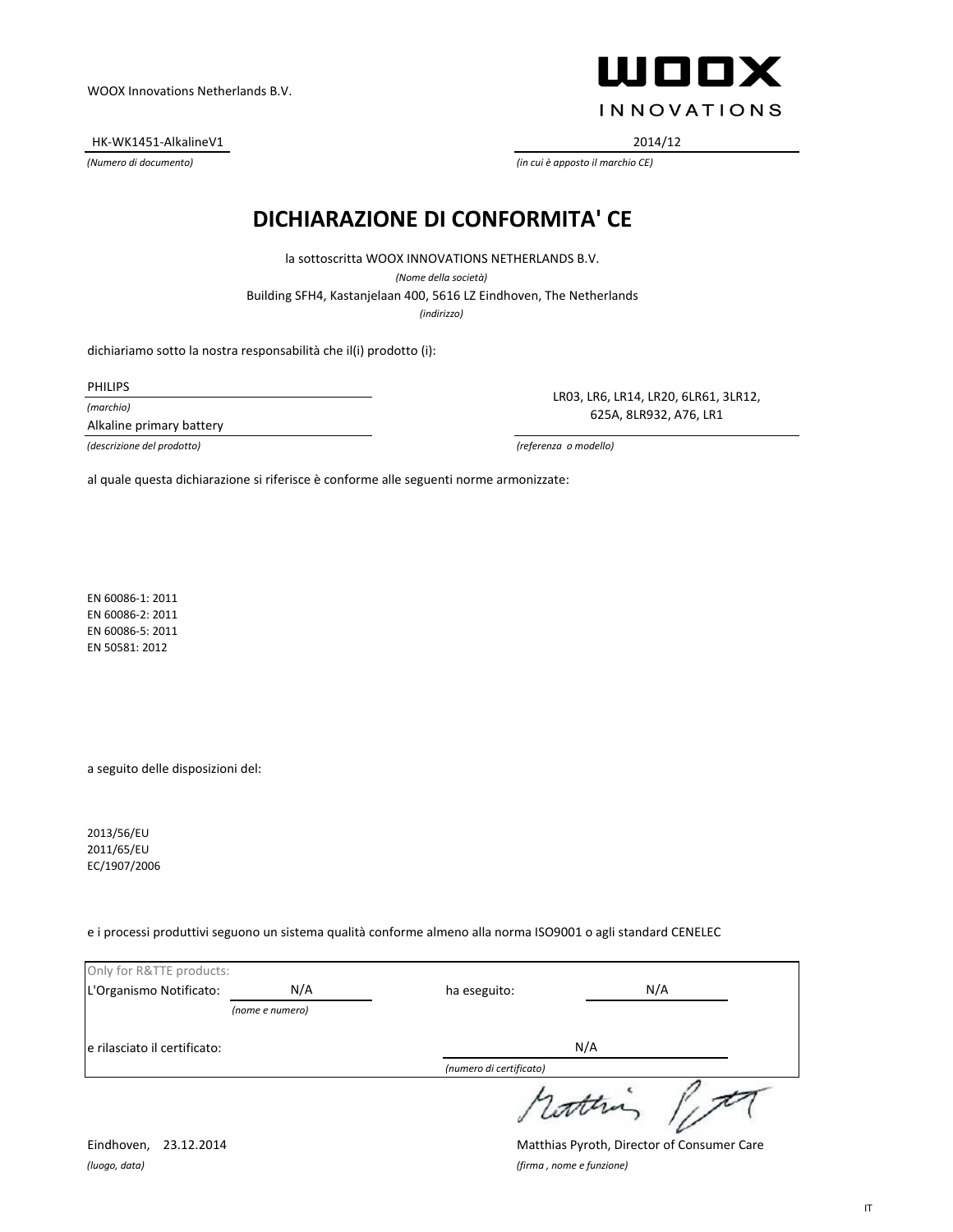HK-WK1451-AlkalineV1 2014/12

ШООХ **INNOVATIONS** 

*(Αρ. έκθεσης) (Έτος επικόλλησης του σήματος συμμόρφωσης CE)*

#### **ΔΗΛΩΣΗ ΣΥΜΜΟΡΦΩΣΗΣ CE**

Εμείς, η εταιρεία WOOX INNOVATIONS NETHERLANDS B.V.

*(Επωνυμία)*

Building SFH4, Kastanjelaan 400, 5616 LZ Eindhoven, The Netherlands

*(Διεύθυνση)*

Δηλώνουμε υπεύθυνα ότι το ηλεκτρολογικό προϊόν/ προϊόντα:

PHILIPS

*(ονομασία μάρκας)*

Alkaline primary battery

LR03, LR6, LR14, LR20, 6LR61, 3LR12, 625A, 8LR932, A76, LR1

*(περιγραφή προϊόντος) (Τύπος έκδοσης ή μοντέλο)*

στο οποίο/ στα οποία αφορά η παρούσα δήλωση συμμορφούται/ συμμορφούνται με τα εξής εναρμονισμένα πρότυπα:

EN 60086-1: 2011 EN 60086-2: 2011 EN 60086-5: 2011 EN 50581: 2012

Σύμφωνα με τις διατάξεις των οδηγιών:

2013/56/EU 2011/65/EU EC/1907/2006

Και παράγεται/ παράγονται σύμφωνα με ένα ποιοτικό πρόγραμμα που συμμορφούται, κατ'ελάχιστον, με το πρότυπο ISO 9001 ή με τα Μόνιμα Έγγραφα Τεκμηρίωσης της CENELEC

| Only for R&TTE products:      |                        |                          |     |
|-------------------------------|------------------------|--------------------------|-----|
| Ο ειδοποιηθείς                | N/A                    | διεξήγαγε:               | N/A |
| οργανισμός:                   | (Ονομασία και αριθμός) |                          |     |
| Και εξέδωσε το πιστοποιητικό: |                        | N/A                      |     |
|                               |                        | (αριθμός πιστοποιητικού) |     |
|                               |                        |                          |     |

Eindhoven, 23.12.2014 Matthias Pyroth, Director of Consumer Care *(τόπος, ημερομηνία) (υπογραφή, ονοματεπώνυμο και λειτουργία)*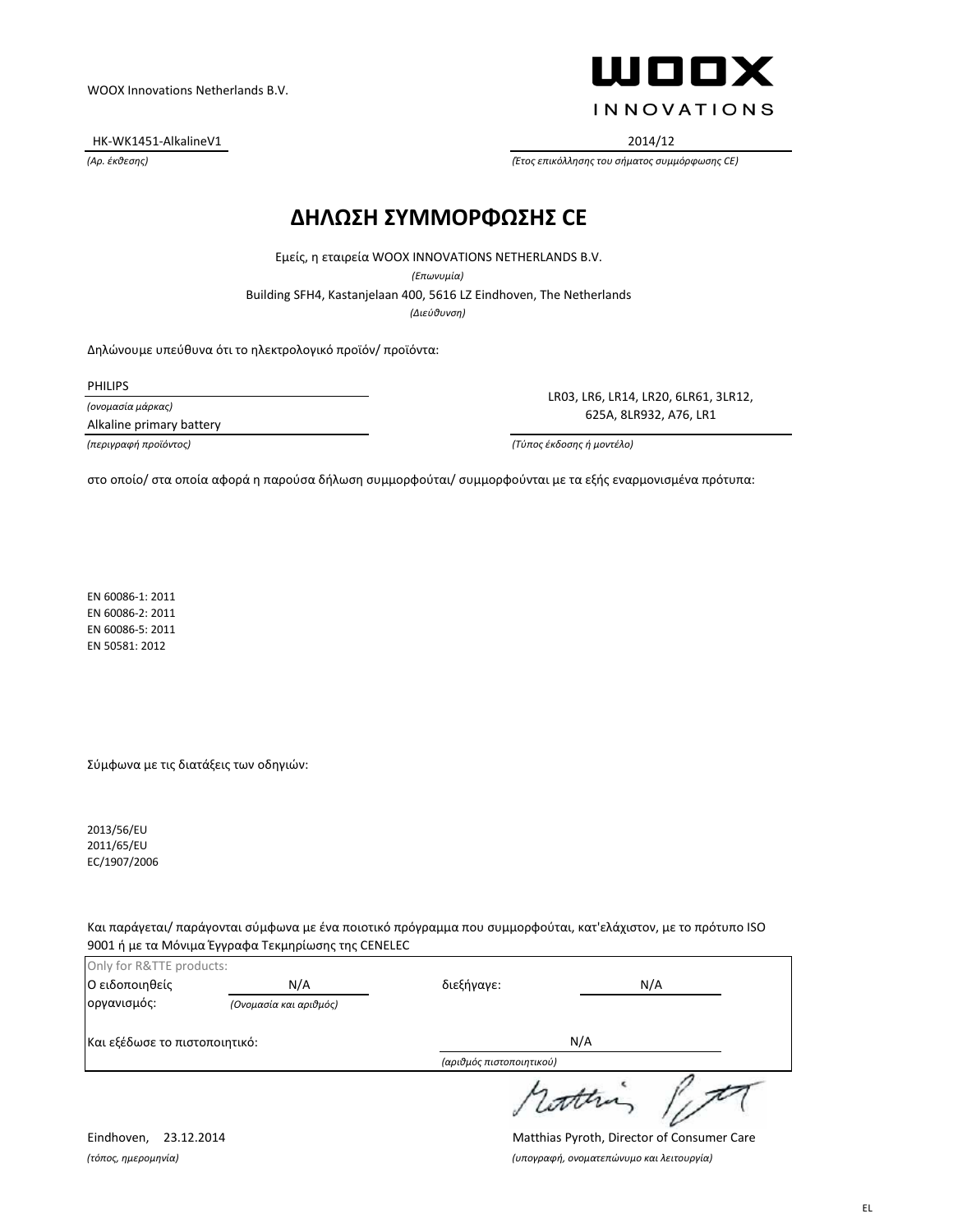Building SFH4, Kastanjelaan 400, 5616 LZ Eindhoven, The Netherlands My, WOOX INNOVATIONS NETHERLANDS B.V. *(Nazwa)*

**DEKLARACJA ZGODNOŚCI CE**

*(adres)*

Deklarujemy na naszą odpowiedzialność, że urządzeni(e/a) elektryczne:

PHILIPS

*(marka)*

Alkaline primary battery

*(nazwa /opis produktu) (Typ lub model)*

Do którego odnosi się niniejsza deklaracja jest zgodny z następującymi normami zharmonizowanymi:

EN 60086-1: 2011 EN 60086-2: 2011 EN 60086-5: 2011 EN 50581: 2012

Zgodnie z dyrektywami:

2013/56/EU 2011/65/EU EC/1907/2006

oraz został wyprodukowany zgodnie ze standardami jakościowymi takimi jak ISO9001 lub CENELEC Permanent Documents

| Only for R&TTE products: |                 |                                           |     |
|--------------------------|-----------------|-------------------------------------------|-----|
| Jednostka certyfikująca: | N/A             | wykonała:                                 | N/A |
|                          | (Nazwa i numer) |                                           |     |
| i wydała certyfikat:     |                 | N/A                                       |     |
|                          |                 | (numero del certificatonumer certyfikatu) |     |
|                          |                 |                                           |     |

Eindhoven, 23.12.2014 Matthias Pyroth, Director of Consumer Care *(miasto, data) (podpis, imię i nazwisko oraz funkcja)*



HK-WK1451-AlkalineV1 2014/12

LR03, LR6, LR14, LR20, 6LR61, 3LR12, 625A, 8LR932, A76, LR1

*(Numer raportu) (Rok, w którym oznakowanie CE zostało umieszczone na wyrobie)*

#### WOOX Innovations Netherlands B.V.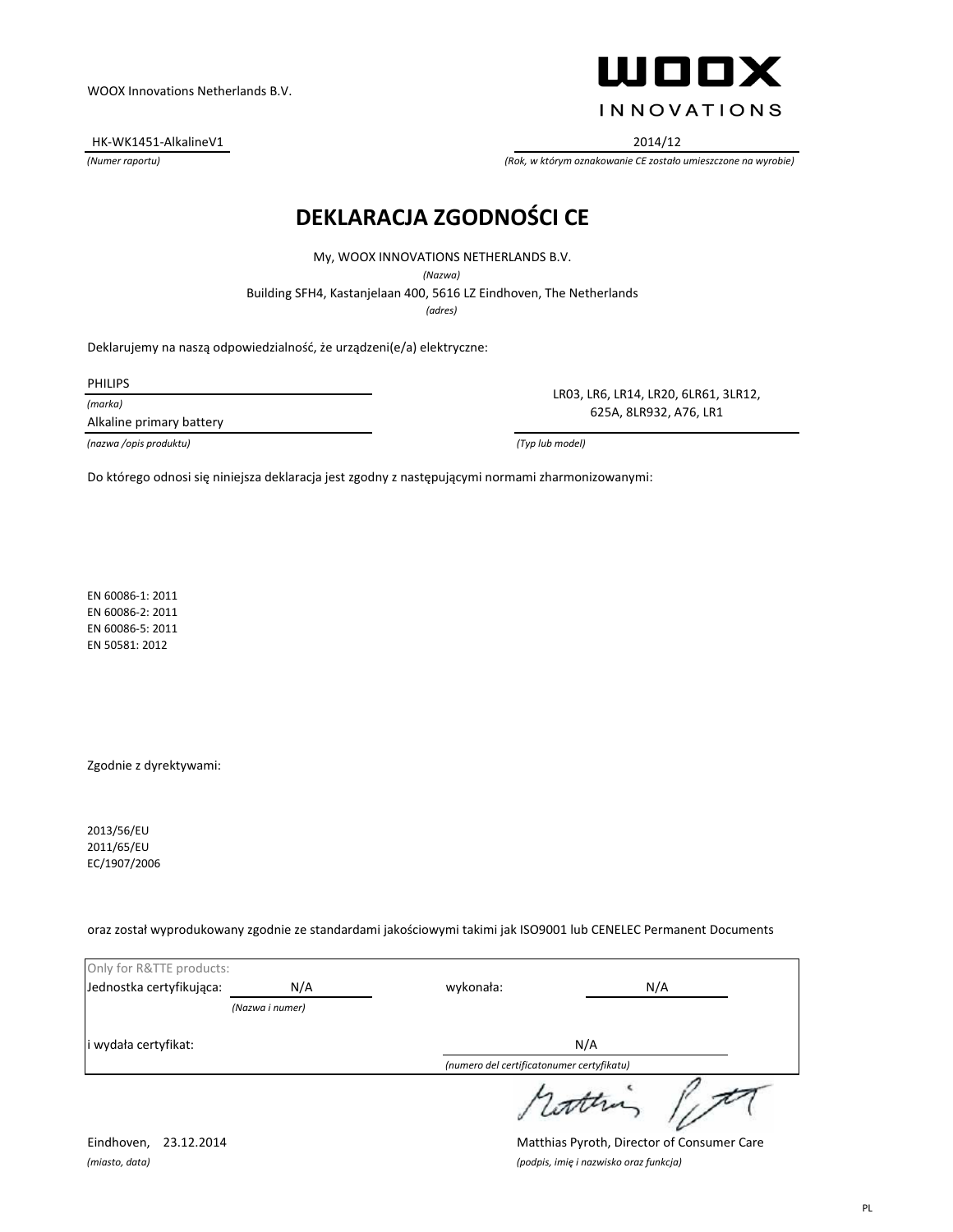Şi a emis certificatul:

*(Numărul certificatului)*

a efectuat:

attra

N/A

*(locul, data) (semnătura, nume şi funcţie)*

Only for R&TTE products:

Eindhoven, 23.12.2014 Matthias Pyroth, Director of Consumer Care

WOOX Innovations Netherlands B.V.

HK-WK1451-AlkalineV1 2014/12

# **DECLARAŢIE DE CONFORMITATE CE**

Noi, WOOX INNOVATIONS NETHERLANDS B.V.

*(Nume)*

Building SFH4, Kastanjelaan 400, 5616 LZ Eindhoven, The Netherlands

*(adresă)*

Declarăm pe proprie răspundere că produsul (produsele) electric(e):

PHILIPS

*(marca)* Alkaline primary battery

*(descriere produs) (Tip sau model)*

LR03, LR6, LR14, LR20, 6LR61, 3LR12, 625A, 8LR932, A76, LR1

La care se referă această declarație, este in conformitate cu următoarele standarde armonizate:

EN 60086-1: 2011 EN 60086-2: 2011 EN 60086-5: 2011 EN 50581: 2012

În conformitate cu dispoziţiile directivelor:

*(Nume si număr)*

2013/56/EU 2011/65/EU EC/1907/2006

Şi sunt fabricate după o schemă de calitate conformă cel puţin cu standardul ISO 9001 sau Documentele Permanente CENELEC

Organismul notificat:  $N/A$  a efectuat:  $N/A$ 

ШООХ

*(Nr. raport) (Anul în care este aplicat marcajul CE)*

**INNOVATIONS**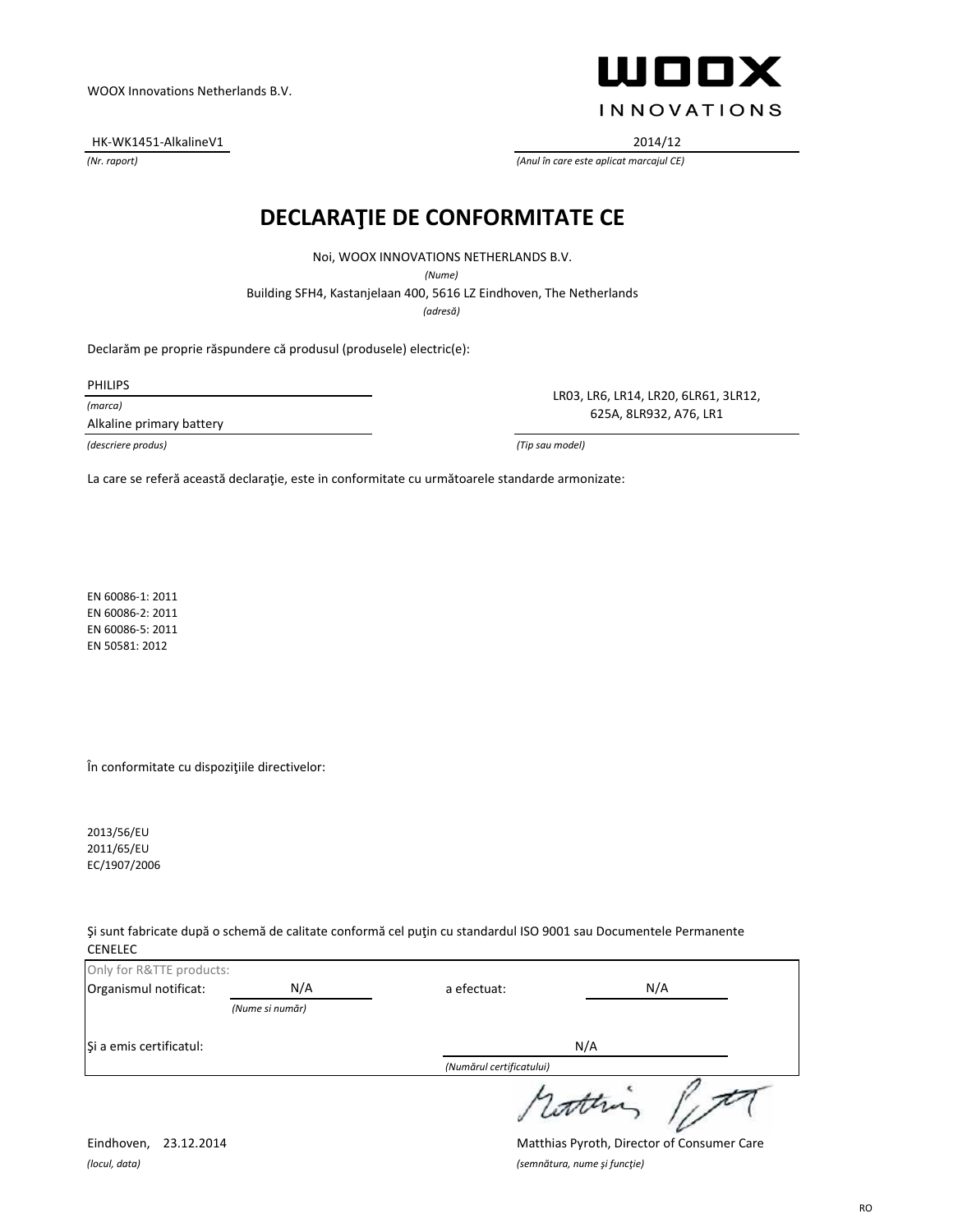HK-WK1451-AlkalineV1 2014/12



*(Jelentés száma) (A CE jelzés feltüntetésének éve)*

# **EC MEGFELELŐSÉGI NYILATKOZAT**

A WOOX INNOVATIONS NETHERLANDS B.V.

*(Név)*

Building SFH4, Kastanjelaan 400, 5616 LZ Eindhoven, The Netherlands

*(cím)*

Felelőssége tudatában nyilatkozik, hogy az alábbi elektronikai termék(ek):

PHILIPS

*(márkanév)*

Alkaline primary battery

LR03, LR6, LR14, LR20, 6LR61, 3LR12, 625A, 8LR932, A76, LR1

*(termék megnevezése) (Típusváltozat vagy modell)*

Az ezen nyilatkozatban foglaltak szerint megfelel(nek) a következő harmonizált szabványoknak:

EN 60086-1: 2011 EN 60086-2: 2011 EN 60086-5: 2011 EN 50581: 2012

Követve a következő ajánlásokat:

2013/56/EU 2011/65/EU EC/1907/2006

legalább az ISO 9001-nek megfelelően vagy

| Only for R&TTE products:      |               |                     |  |
|-------------------------------|---------------|---------------------|--|
| Bejelentett testület:         | N/A           | N/A<br>teljesítve:  |  |
|                               | (Név és szám) |                     |  |
| és a kibocsátott tanúsítvány: |               | N/A                 |  |
|                               |               | (tanúsítvány száma) |  |
|                               |               | rother              |  |

*(hely, dátum) (aláírás, név és beosztás)*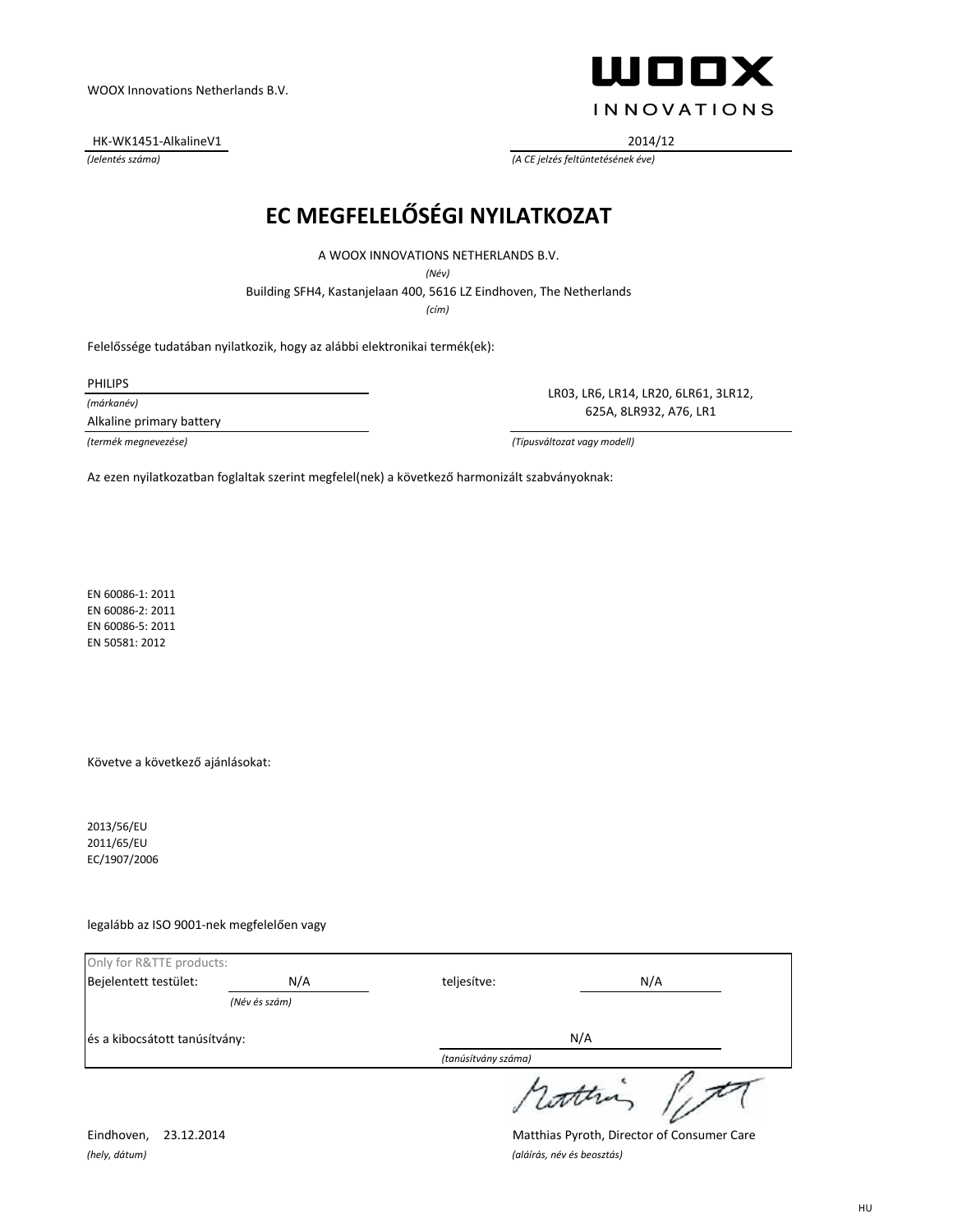HK-WK1451-AlkalineV1 2014/12



*(Документ №) (Година на поставяне на CE маркировката)*

#### **CE Декларация за съответствие**

Ние, WOOX INNOVATIONS NETHERLANDS B.V.

*(Име)*

Building SFH4, Kastanjelaan 400, 5616 LZ Eindhoven, The Netherlands

*(адрес)*

Декларираме на наша отговорност, че електрическият(те) уред(и):

PHILIPS

*(търговска марка)*

Alkaline primary battery

*(описание на продукта(ите)) (Серия или модел)*

LR03, LR6, LR14, LR20, 6LR61, 3LR12, 625A, 8LR932, A76, LR1

Към който(които) се отнася тази декларация е(са) в съответствие със следните установени стандарти:

EN 60086-1: 2011 EN 60086-2: 2011 EN 60086-5: 2011 EN 50581: 2012

В съответствие с директиви:

2013/56/EU 2011/65/EU EC/1907/2006

и са произведени под система за качествен контрол най-малко в съответствие с ISO 9001 или

| Only for R&TTE products: |               |                        |     |
|--------------------------|---------------|------------------------|-----|
| Известяващата            | N/A           | извърши:               | N/A |
| ИНСТИТУЦИЯ:              | (Име и номер) |                        |     |
| И издаде сертификат:     |               | N/A                    |     |
|                          |               | (номер на сертификата) |     |
|                          |               | 1 cottra               |     |

*(място, дата) (подпис, име и длъжност)*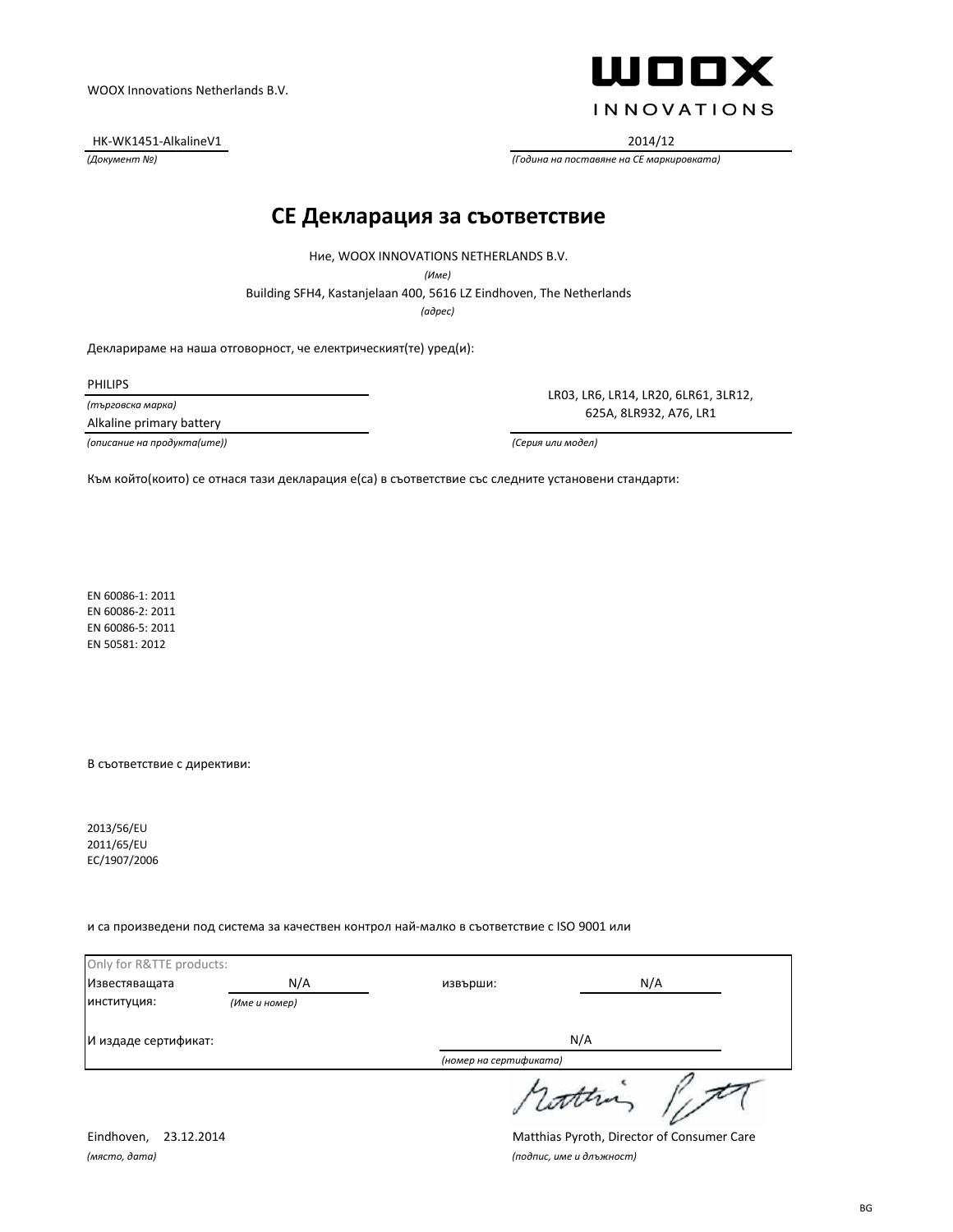HK-WK1451-AlkalineV1 2014/12



*(Číslo zprávy) (Rok udělění známky CE)*

# **Prohlášení o shodě v EU**

My, WOOX INNOVATIONS NETHERLANDS B.V.

*(Jméno)*

Building SFH4, Kastanjelaan 400, 5616 LZ Eindhoven, The Netherlands

*(adresa)*

Prohlašujeme na svou odpovědnost, že elektrický výrobek:

PHILIPS

*(značka)*

Alkaline primary battery

LR03, LR6, LR14, LR20, 6LR61, 3LR12, 625A, 8LR932, A76, LR1

*(popis výrobku) (Typ verze nebo model)*

na nějž se toto prohlášení vztahuje, je ve shodě s následujícími harmonizovanými normami:

EN 60086-1: 2011 EN 60086-2: 2011 EN 60086-5: 2011 EN 50581: 2012

Následovaných ustanoveními Směrnic:

2013/56/EU 2011/65/EU EC/1907/2006

A jsou vyráběny v systému řízení kvality minimálně ve shodě s ISO 9001 nebo

| Only for R&TTE products: |                 |                     |       |
|--------------------------|-----------------|---------------------|-------|
| Kompetentní orgán:       | N/A             | provedl:            | N/A   |
|                          | (Název a číslo) |                     |       |
| a vydal certifikát:      |                 | N/A                 |       |
|                          |                 | (číslo certifikátu) |       |
|                          |                 |                     | datha |

*(místo, datum) (podpis, jméno a funkce)*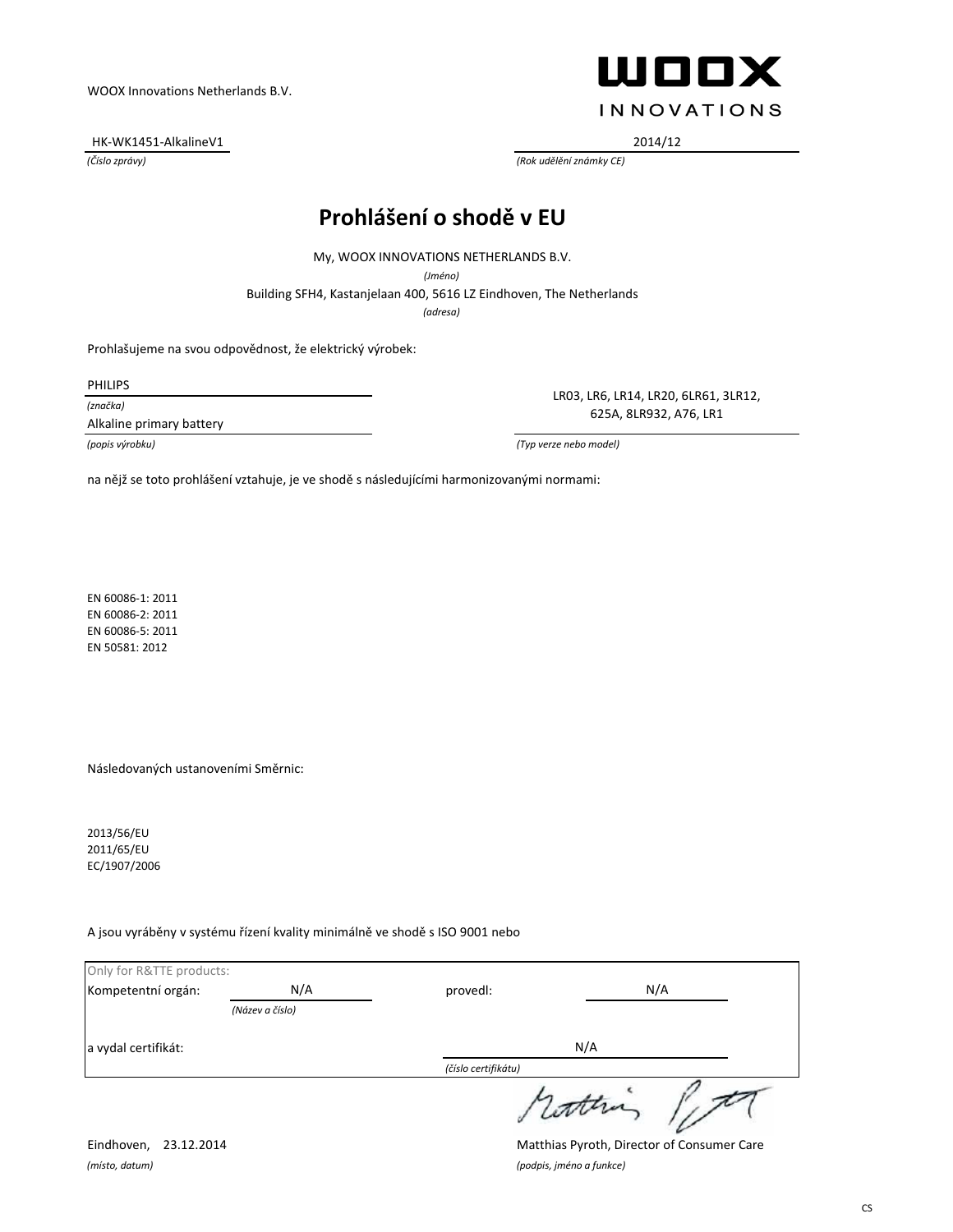HK-WK1451-AlkalineV1 2014/12



LR03, LR6, LR14, LR20, 6LR61, 3LR12, 625A, 8LR932, A76, LR1

*(Broj izvještaja) (Godina ishođenja CE oznake)*

# **Izjava o sukladnosti**

Mi, WOOX INNOVATIONS NETHERLANDS B.V.

*(Ime)*

Building SFH4, Kastanjelaan 400, 5616 LZ Eindhoven, The Netherlands

*(Adresa)*

Odgovorno izjavljujemo da je elektični uređaj(i):

PHILIPS

*(Naziv robne marke)*

Alkaline primary battery

*(opis proizvoda) (Tipska oznaka ili model)*

Na koje se ova izjava odnosi zadovoljava sljedeće usklađene norme:

EN 60086-1: 2011 EN 60086-2: 2011 EN 60086-5: 2011 EN 50581: 2012

Slijedom odredbi:

2013/56/EU 2011/65/EU EC/1907/2006

najmanje u skladu sa normom ISO 9001 ili

| Only for R&TTE products: |              |                |       |
|--------------------------|--------------|----------------|-------|
| Nadležno tijelon:        | N/A          | Izveden:       | N/A   |
|                          | (Ime i broj) |                |       |
| I izdana je potvrda:     |              |                | N/A   |
|                          |              | (Broj potvrde) |       |
|                          |              |                | 1 com |

*(Mjesto ,datum) (Potpis,ime i radno mjesto)*

Eindhoven, 23.12.2014 Matthias Pyroth, Director of Consumer Care

HR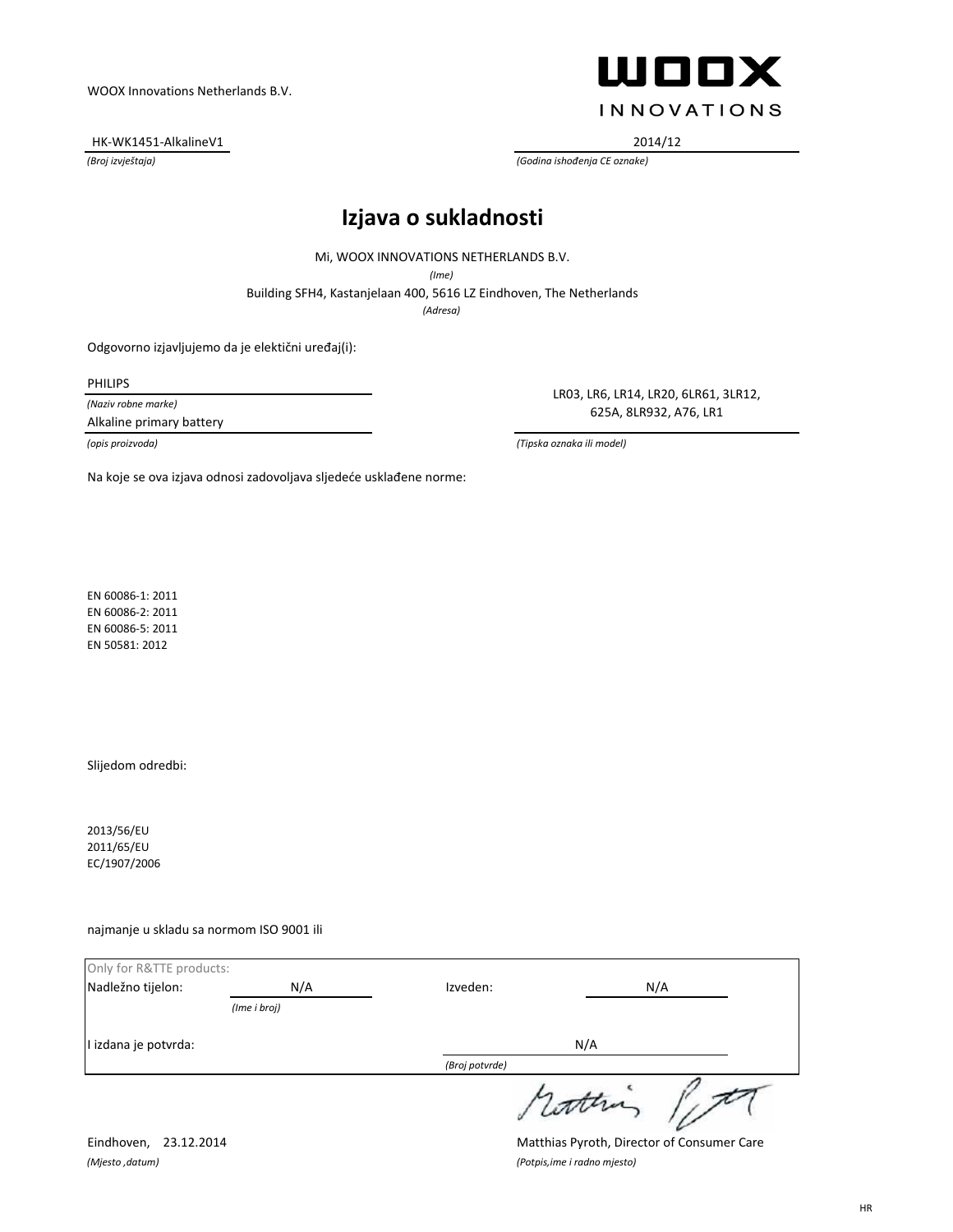HK-WK1451-AlkalineV1 2014/12



*(Številka poročila) (Leto namstitve CE znaka)*

# **Izjava o skladnosti**

Mi, WOOX INNOVATIONS NETHERLANDS B.V.

*(Ime)*

Building SFH4, Kastanjelaan 400, 5616 LZ Eindhoven, The Netherlands

*(Naslov)*

S polno odgovornostjo izjavljamo:

PHILIPS

*(Ime znamke)*

Alkaline primary battery

LR03, LR6, LR14, LR20, 6LR61, 3LR12, 625A, 8LR932, A76, LR1

*(Opis proizvoda) (Tip, verzija ali model)*

Na katerega se nanaša ta izjava je skladen z naslednjimi harmoniziranimi standardi:

EN 60086-1: 2011 EN 60086-2: 2011 EN 60086-5: 2011 EN 50581: 2012

V skladu z naslednjimi odločbami:

2013/56/EU 2011/65/EU EC/1907/2006

In so proizvedeni v skladu s shemo kakovosti najmanj v skladu z ISO 9001 ali CENELEC stalnimi dokumenti

| Only for R&TTE products: |                   |                        |          |
|--------------------------|-------------------|------------------------|----------|
| Priglašeno organ:        | N/A               | Izvršeno:              | N/A      |
|                          | (Ime in številka) |                        |          |
| Izdaja certifikat:       |                   |                        | N/A      |
|                          |                   | (Številka certifikata) |          |
|                          |                   |                        | 1 latter |

*(Kraj, datum) (Podpis, Ime in funkcija)*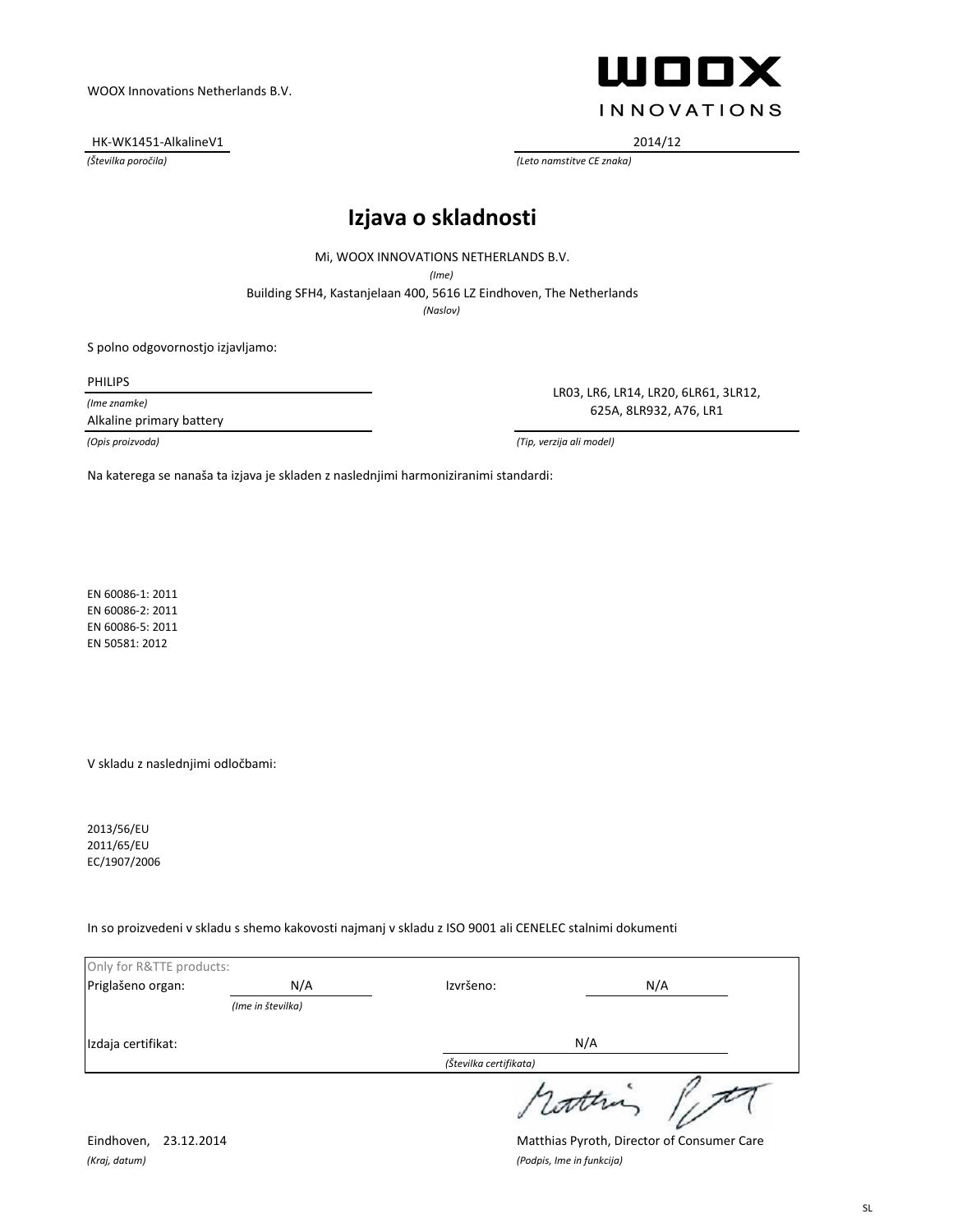HK-WK1451-AlkalineV1 2014/12



*(Č. dokumentu) (Rok, kedy bola CE značka pridelená)*

# **EC Vyhlásenie o zhode**

Building SFH4, Kastanjelaan 400, 5616 LZ Eindhoven, The Netherlands My, WOOX INNOVATIONS NETHERLANDS B.V. *(Názov spoločnosti) (adresa)*

Prehlasujeme v našej zodpovednosti, že elektrický výrobok (výrobky):

PHILIPS

*(značka)*

Alkaline primary battery

LR03, LR6, LR14, LR20, 6LR61, 3LR12, 625A, 8LR932, A76, LR1

*(popis produktu) (Typ, verzia alebo model)*

Produkty, ktorých sa toto vyhlásenie týka, sú v súlade s nasledovnými harmonizovanými normami:

EN 60086-1: 2011 EN 60086-2: 2011 EN 60086-5: 2011 EN 50581: 2012

V súlade s nasledovnými ustanoveniami:

2013/56/EU 2011/65/EU EC/1907/2006

A sú vyrobené podľa osnov kvality a prinajmenšom v súlade s ISO 9001 alebo CENELEC ustanoveniami

| Only for R&TTE products: |                 |                     |           |
|--------------------------|-----------------|---------------------|-----------|
| Oboznámený orgán:        | N/A             | vykonané:           | N/A       |
|                          | (Názov a číslo) |                     |           |
| A vystavený certifikát:  |                 | N/A                 |           |
|                          |                 | (číslo certifikátu) |           |
|                          |                 |                     | 1 lattera |

*(miesto, dátum) (podpis, meno a funkcia)*

Eindhoven, 23.12.2014 Matthias Pyroth, Director of Consumer Care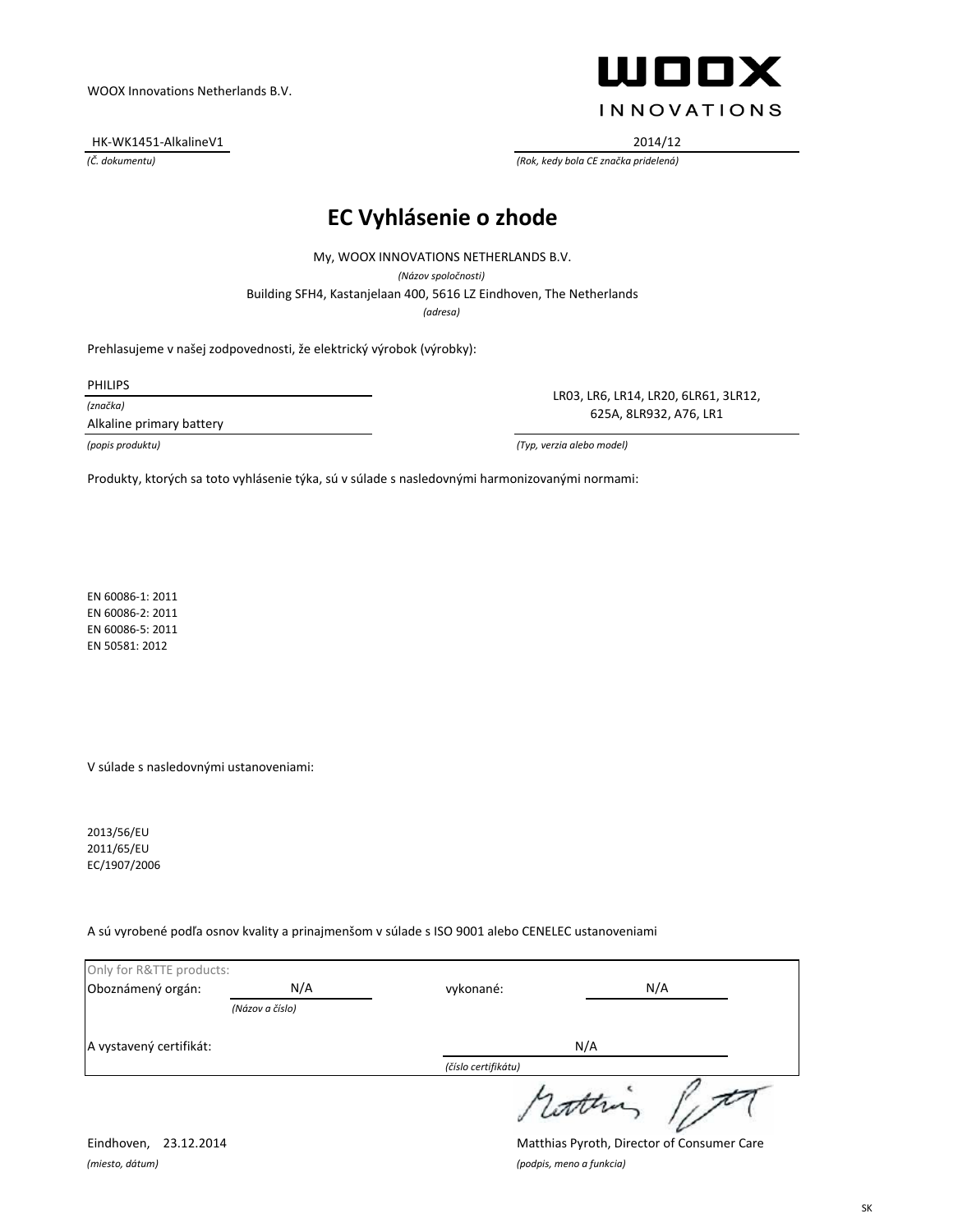HK-WK1451-AlkalineV1 2014/12



*(Ziņojums Nr) (Gads kurā CE zīme ieviesta)*

### **EC deklarācija atbilstība**

Mēs, WOOX INNOVATIONS NETHERLANDS B.V.

*(vārds)*

Building SFH4, Kastanjelaan 400, 5616 LZ Eindhoven, The Netherlands

*(adresă)*

deklarēt zem vai atbildība ka, elektronisks produkts:

PHILIPS

*(fabrikas marka vārds)*

Alkaline primary battery

LR03, LR6, LR14, LR20, 6LR61, 3LR12, 625A, 8LR932, A76, LR1

*(produkta apraksts) (Tips, versija vai modelis)*

Kam ši deklarācija atbilst ir apliecināt ar sekojošiem saskaņotiem standartiem:

EN 60086-1: 2011 EN 60086-2: 2011 EN 60086-5: 2011 EN 50581: 2012

Sekojot noteikumiem:

2013/56/EU 2011/65/EU EC/1907/2006

Tiek ražots zem kvalitātes sistēma kas ir apstiprināta ar ISO 9001 vai CENELEC pastāvošiem dokumentiem

| Only for R&TTE products: |                   |                      |        |
|--------------------------|-------------------|----------------------|--------|
| Reģistrēta galvenā daļa: | N/A               | paveikts:            | N/A    |
|                          | (vārds un numurs) |                      |        |
| Un izveido sertifikātu:  |                   |                      | N/A    |
|                          |                   | (sertifikāta numurs) |        |
|                          |                   |                      | retten |

Eindhoven, 23.12.2014 Matthias Pyroth, Director of Consumer Care *(vieta, datums) (parskts, vārds un amatpienākums)*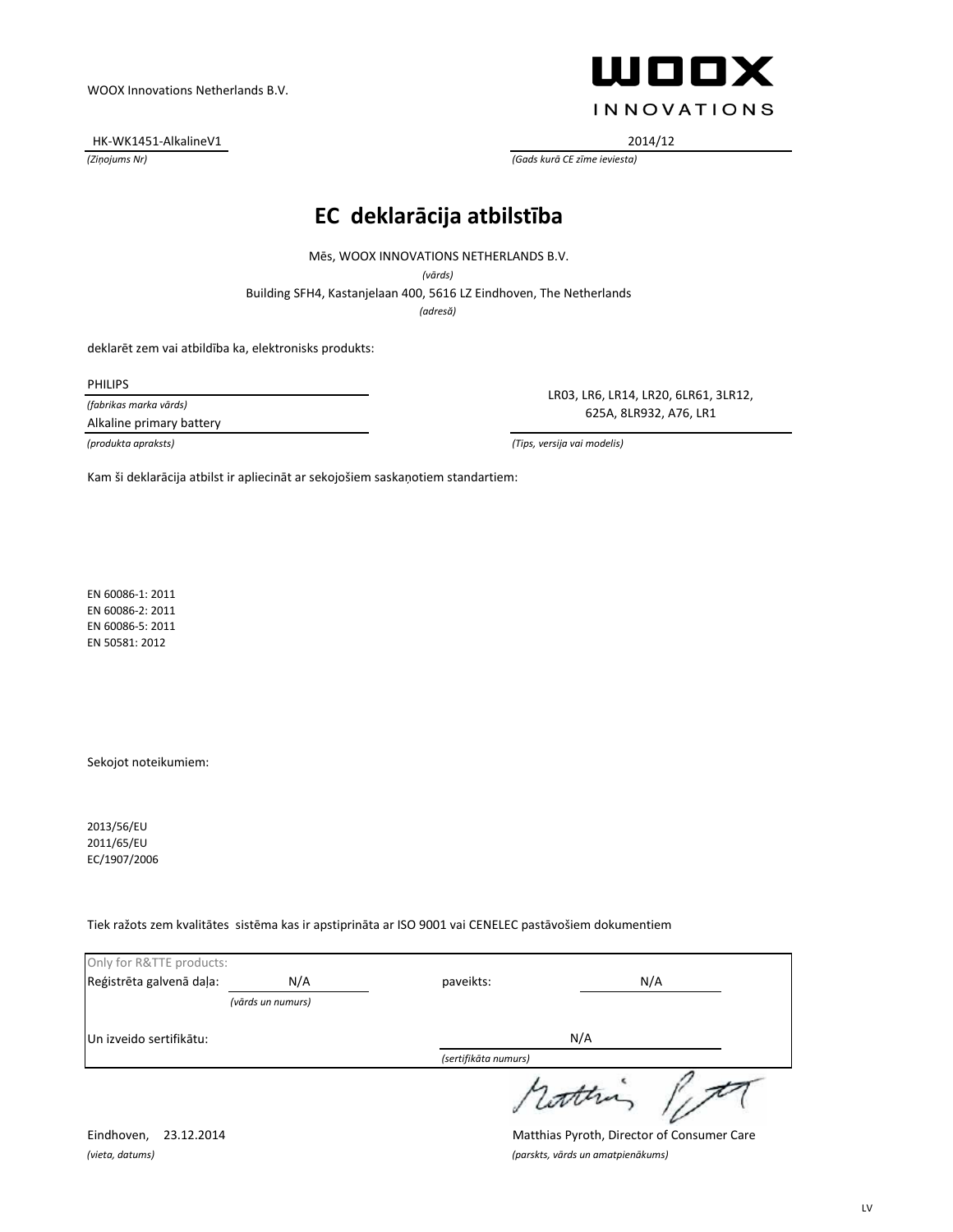HK-WK1451-AlkalineV1 2014/12



*(Pranešimo Nr.) (Metai, kada CE patvirtino)*

#### **EC ATITIKTIES DEKLARACIJA**

Building SFH4, Kastanjelaan 400, 5616 LZ Eindhoven, The Netherlands Mes, WOOX INNOVATIONS NETHERLANDS B.V. *(Pavadinimas) (adresas)*

Deklaruojame, kad elektronikos gaminys (-iai):

Pagal šią deklaraciją atitinka toliau nurodytus standartus:

PHILIPS

*(firmos ženklo pavadinimas)* Alkaline primary battery

LR03, LR6, LR14, LR20, 6LR61, 3LR12, 625A, 8LR932, A76, LR1

*(gaminio aprašymas) (Tipas arba modelis)*

EN 60086-1: 2011 EN 60086-2: 2011 EN 60086-5: 2011 EN 50581: 2012

Atitinka tokias nuostatas:

2013/56/EU 2011/65/EU EC/1907/2006

Pagaminta atitinkant visus kokybės reikalavimus pagal ISO 9001 ar CENELEC nuolatinius dokumentus

| Only for R&TTE products: |                          |                       |        |
|--------------------------|--------------------------|-----------------------|--------|
| Informuota įstaiga:      | N/A                      | atlikta:              | N/A    |
|                          | (Pavadinimas ir numeris) |                       |        |
| Sertifikatas išleistas:  |                          |                       | N/A    |
|                          |                          | (sertifikato numeris) |        |
|                          |                          |                       | cotten |

Eindhoven, 23.12.2014 Matthias Pyroth, Director of Consumer Care *(vieta, data) (parašas, vardas, pavardė ir pareigos)*